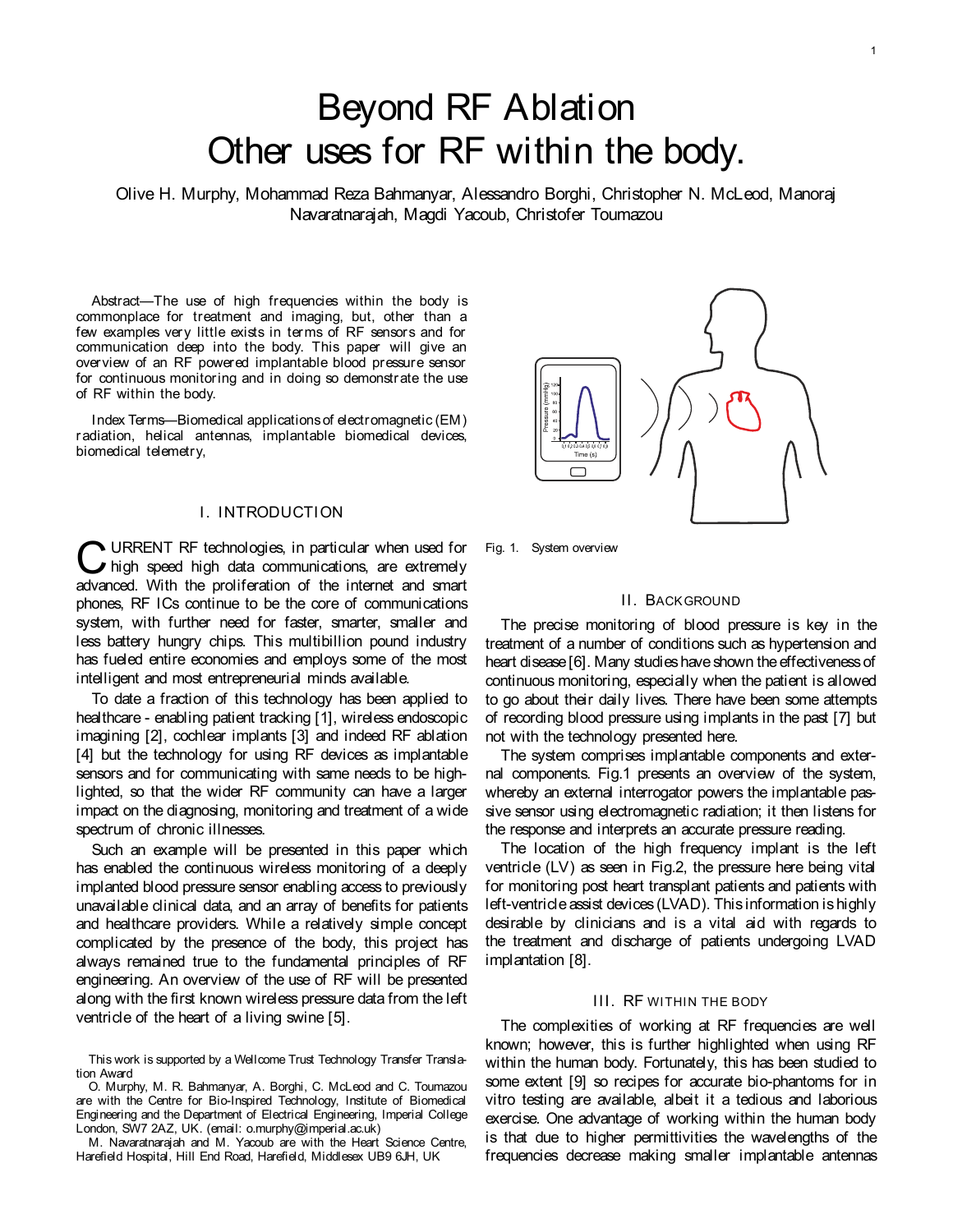

Fig. 2. (a) Location of the pressure sensor in the left ventricle, (b) dimensions of the implantable sensor



Fig. 3. Assembled (a) pressure sensor on (b) FR-4 test board with (c) transmission line and (d) SMA connector

possible; however there are many challenges which will be highlighted in the following sections.

#### A. RF Pressure Sensor

Comparable to a tyre pressure monitor, the implantable blood pressure sensor is based on a surface acoustic wave (SAW) resonator on piezoelectric quartz. SAW resonators are ubiquitous in all RF communications but they are also ideal as implantable pressure sensors as particular cuts of quartz can produce high quality factors and be very temperature insensitive. A SAW resonator is placed at the centre of a thin diaphragm which can deflect with pressure, hence giving a different frequency depending on the applied pressure. Fig. 3 shows a quartz resonator assembled into an implantable pressure sensor and mounted on FR-4 in preparation for testing. Fig. 4 shows the linear response of frequency versus pressure.

Attaining a long term hermetic seal on such a sensor is very difficult so current wafer processing technology is being pushed to the edge to develop a fully hermetic sensor.



Fig. 4. Plot of the sensor resonant frequency versus pressure



Fig. 5. (a)Pseudo-normal-mode helical antenna wound on a nylon screw, surrounded by PDMS and simulated in a homogenous human body environment (b) photo of the antenna used for tuning in bio-phantom.

#### B. Implantable and wearable antennas

This system is designed to operate in a Short Range Devices band about 868MHz, ensuring sensors of good quality and relatively small antennas for implanting with the sensor. The anatomical geometry of the cavity into which the sensor is implanted determines the design of the antenna. For placement within the LV a pseudo-normal-mode helical antenna is a good candidate as it offers circular polarization and therefore the exact position of the implant is not required [10]. The shape, thickness and type of insulation is vital and accurate simulations can be carried out before being tested in electromagnetically correct bio-phantom to mimic the human body. Fig.5 shows the setup when the antenna was encapsulated in polydimethylsiloxane (PDMS) and tested in bio-phantom.

The external wearable antenna is also a key component. Its size, position, polarization and gain are all key components. Using a linearly polarized external antenna is feasible with a circularly polarized implanted antenna, however a dipole is extremely sensitive to its environment while a patch is very stable.